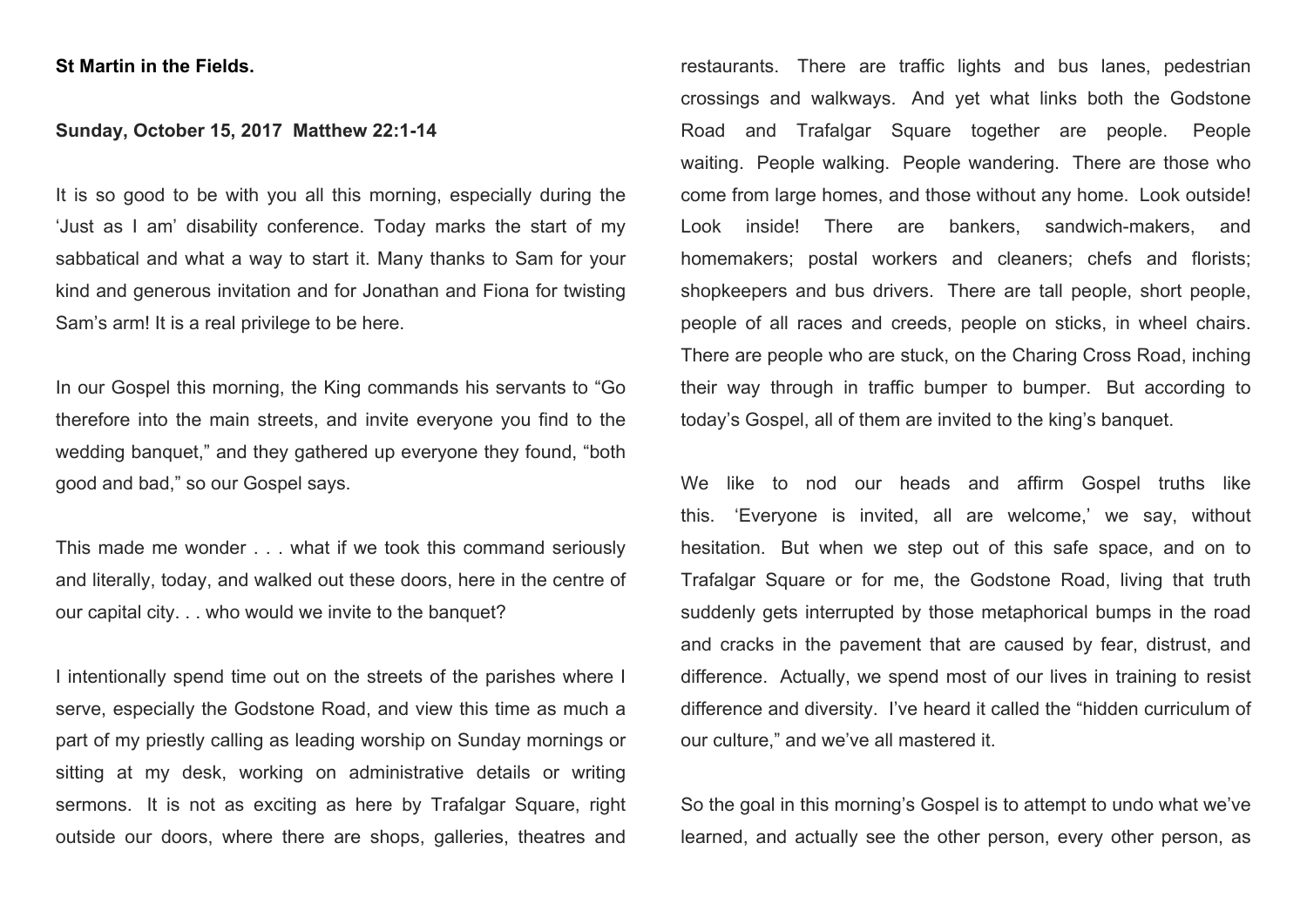one worthy of God's invitation; the "good and the bad," as Matthew writes. By doing so, we experience the Kingdom's banquet, the likes of which we could never have imagined. That which scares us most and keeps us in our comfort zones is what closes us off to the potential and possibility for transformation.

Thomas Merton, the American Catholic writer and mystic experienced and described a mystical transformation, which overcame his fear of difference when he went out into the street and suddenly felt the distance between himself and others evaporate away. He wrote, in 'Conjectures of a Guilty Bystander', of a sudden and overwhelming realisation that he loved all of the people there. He wrote, *"they were mine and I theirs, that we were not alien to one another, even though we were total strangers. It was like waking from a dream of separateness, of spurious (or false) selfisolation in a special world . . . and at that banquet everyone was walking around, shining like the sun."*

This must have been what the King in today's parable saw, because in God's eyes, there are not two kinds of citizens in God's Kingdom; no back-door citizens, shuffled in, in quiet shame, nor are there front door citizens, poster children for saintly behaviour. No, there is only one kind of person in God's kingdom, and as Richard Rohr, the Franciscan theologian writes,

"…*there is only the utterly vulnerable person who is in desperate need, whether of comfort, healing, wholeness, forgiveness, hope, you name it. God's kingdom is a kingdom of the needy whom God calls blessed."*

And that's all of us. And that's everyone on Trafalgar Square, everyone here, everyone on the Godstone Road – everyone period!

Of course, it's hard to let ourselves be so vulnerable. Difference is concerning, if not downright terrifying, and the Gospel's notion of extending invitations to all of the people in the streets shakes us at our core. Let me give one pertinent example of our diversity.

I want to take a moment to paint a picture of a mythical nation. If it were possible to gather together all the disabled people in the world into one nation, that nation would number approximately 650 million. That's more than ten times the population of the United Kingdom. In fact the nation would be the third largest in the world after China and India.

I would like to now share some of the unique characteristics of this mythical nation. It would have the least access to education. It would have the lowest proportion of its population in employment in the world. It would be the poorest nation on earth. It would have the least access to transport and it would be the least evangelised nation with